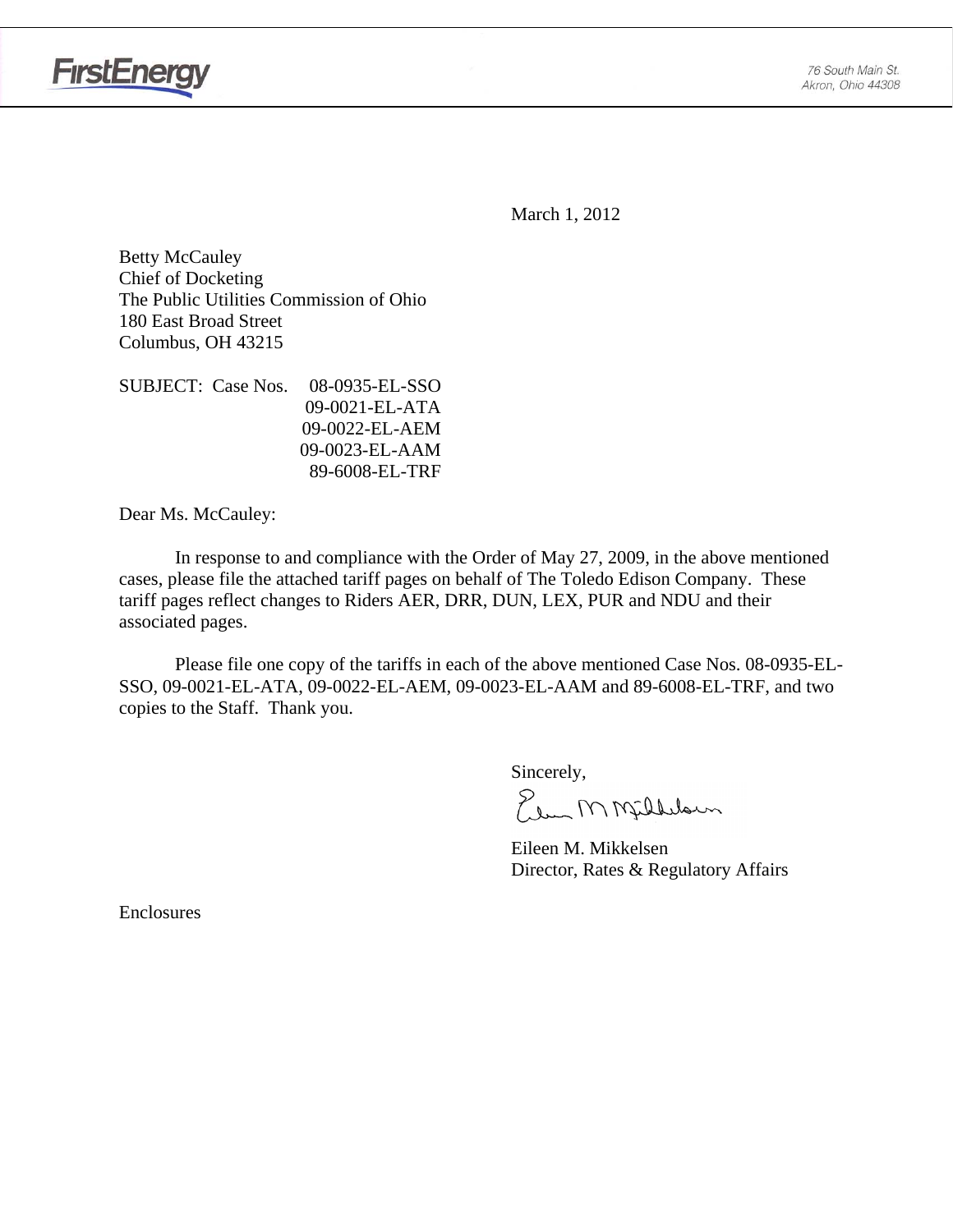#### **TABLE OF CONTENTS**

The following rates, rules and regulations for electric service are applicable throughout the Company's service territory except as noted.

|                                                      | <b>Sheet</b>   | <b>Effective</b><br><b>Date</b> |
|------------------------------------------------------|----------------|---------------------------------|
| <b>TABLE OF CONTENTS</b>                             | 1              | 04-01-12                        |
| <b>DEFINITION OF TERRITORY</b>                       | 3              | 01-23-09                        |
| <b>ELECTRIC SERVICE REGULATIONS</b>                  | $\overline{4}$ | 12-04-09                        |
| <b>ELECTRIC SERVICE SCHEDULES</b>                    |                |                                 |
| Residential Service (Rate "RS")                      | 10             | $01 - 23 - 09$                  |
| General Service - Secondary (Rate "GS")              | 20             | 01-23-09                        |
| General Service - Primary (Rate "GP")                | 21             | $01 - 23 - 09$                  |
| General Service - Subtransmission (Rate "GSU")       | 22             | 01-23-09                        |
| General Service - Transmission (Rate "GT")           | 23             | $01 - 23 - 09$                  |
| <b>Street Lighting Provisions</b>                    | 30             | $01 - 23 - 09$                  |
| Street Lighting (Rate "STL")                         | 31             | 06-01-09                        |
| Traffic Lighting (Rate "TRF")                        | 32             | 01-23-09                        |
| Private Outdoor Lighting (Rate "POL")                | 33             | 06-01-09                        |
| <b>MISCELLANEOUS CHARGES</b>                         | 75             | 01-23-09                        |
| <b>OTHER SERVICE</b>                                 |                |                                 |
| <b>Partial Service</b>                               | 52             | $01 - 01 - 06$                  |
| Residential Renewable Energy Credit Purchase Program | 60             | 10-01-09                        |
| <b>Cogeneration and Small Power Producer</b>         | 70             | $01 - 01 - 03$                  |
| <b>Interconnection Tariff</b>                        | 76             | $01 - 01 - 09$                  |
| <b>PIPP Customer Discount</b>                        | 80             | 06-01-11                        |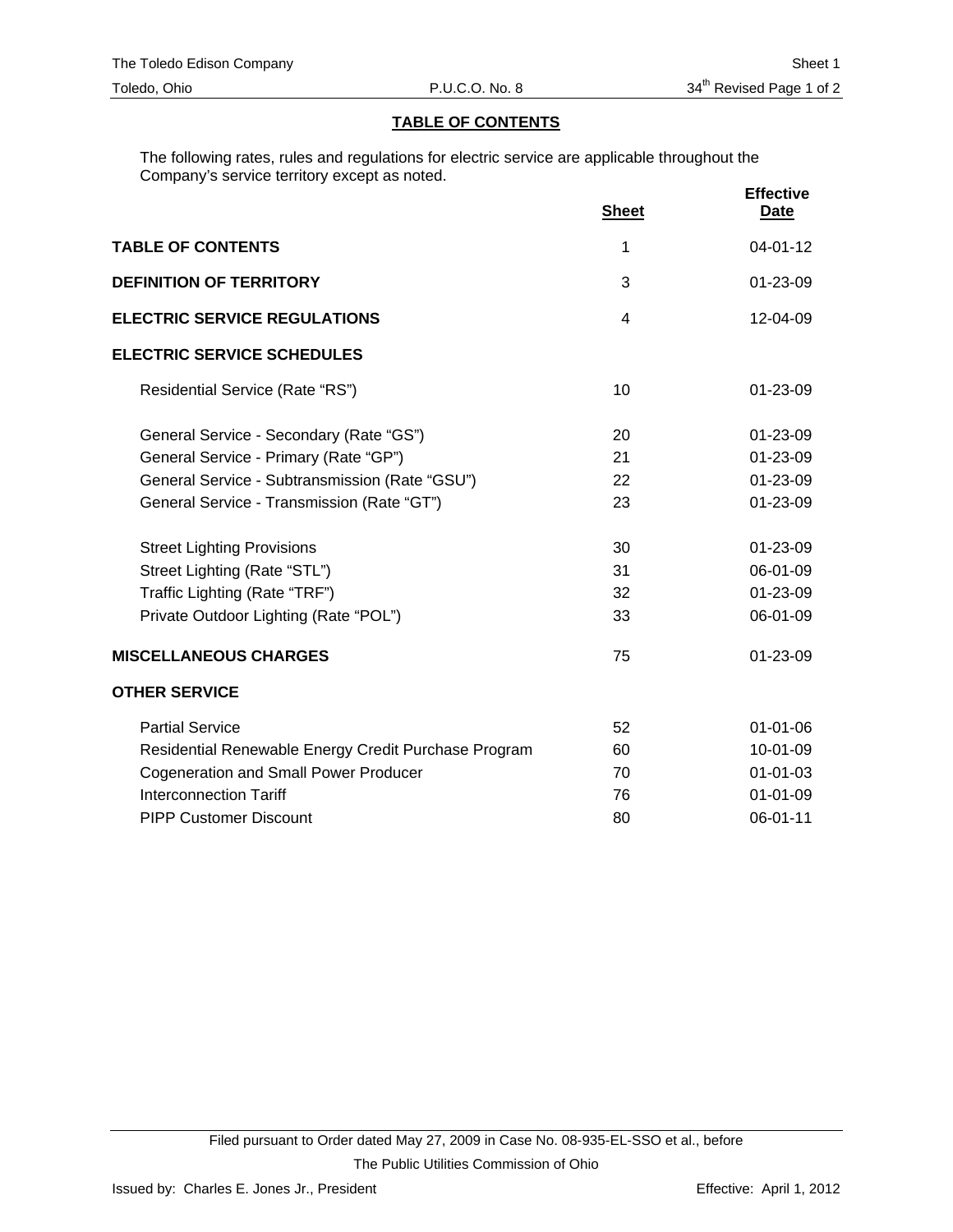# **TABLE OF CONTENTS**

| <b>RIDERS</b>                                          | <b>Sheet</b> | <b>Effective</b><br>Date |
|--------------------------------------------------------|--------------|--------------------------|
| Summary                                                | 80           | 09-01-11                 |
| <b>Residential Distribution Credit</b>                 | 81           | $05 - 21 - 10$           |
| <b>Transmission and Ancillary Services</b>             | 83           | 09-10-10                 |
| <b>Alternative Energy Resource</b>                     | 84           | 04-01-12                 |
| <b>School Distribution Credit</b>                      | 85           | 06-01-09                 |
| <b>Business Distribution Credit</b>                    | 86           | 01-23-09                 |
| <b>Hospital Net Energy Metering</b>                    | 87           | 10-27-09                 |
| Economic Development (4a)                              | 88           | 01-23-09                 |
| <b>Universal Service</b>                               | 90           | 12-20-11                 |
| State kWh Tax                                          | 92           | 01-23-09                 |
| <b>Net Energy Metering</b>                             | 93           | 10-27-09                 |
| Delta Revenue Recovery                                 | 96           | 04-01-12                 |
| Demand Side Management                                 | 97           | $01 - 01 - 12$           |
| Reasonable Arrangement                                 | 98           | 06-01-09                 |
| <b>Distribution Uncollectible</b>                      | 99           | 04-01-12                 |
| Economic Load Response Program                         | 101          | 06-01-11                 |
| Optional Load Response Program                         | 102          | 06-01-11                 |
| <b>Generation Cost Reconciliation</b>                  | 103          | $01 - 01 - 12$           |
| Fuel                                                   | 105          | 12-14-09                 |
| Advanced Metering Infrastructure / Modern Grid         | 106          | $01 - 01 - 12$           |
| Line Extension Cost Recovery                           | 107          | 04-01-12                 |
| <b>Delivery Service Improvement</b>                    | 108          | $01 - 01 - 12$           |
| <b>PIPP Uncollectible</b>                              | 109          | 04-01-12                 |
| Non-Distribution Uncollectible                         | 110          | 04-01-12                 |
| <b>Experimental Real Time Pricing</b>                  | 111          | 06-01-11                 |
| <b>Experimental Critical Peak Pricing</b>              | 113          | 06-01-11                 |
| <b>Generation Service</b>                              | 114          | 06-01-11                 |
| Demand Side Management and Energy Efficiency           | 115          | $01 - 01 - 12$           |
| <b>Economic Development</b>                            | 116          | $01 - 01 - 12$           |
| <b>Deferred Generation Cost Recovery</b>               | 117          | 06-01-09                 |
| Deferred Fuel Cost Recovery                            | 118          | $01 - 01 - 11$           |
| Non-Market-Based Services                              | 119          | 06-01-11                 |
| <b>Residential Deferred Distribution Cost Recovery</b> | 120          | $01 - 01 - 12$           |
| Non-Residential Deferred Distribution Cost Recovery    | 121          | $01 - 01 - 12$           |
| <b>Residential Electric Heating Recovery</b>           | 122          | $01 - 01 - 12$           |
| <b>Residential Generation Credit</b>                   | 123          | 09-01-11                 |
| <b>Delivery Capital Recovery</b>                       | 124          | $01 - 01 - 12$           |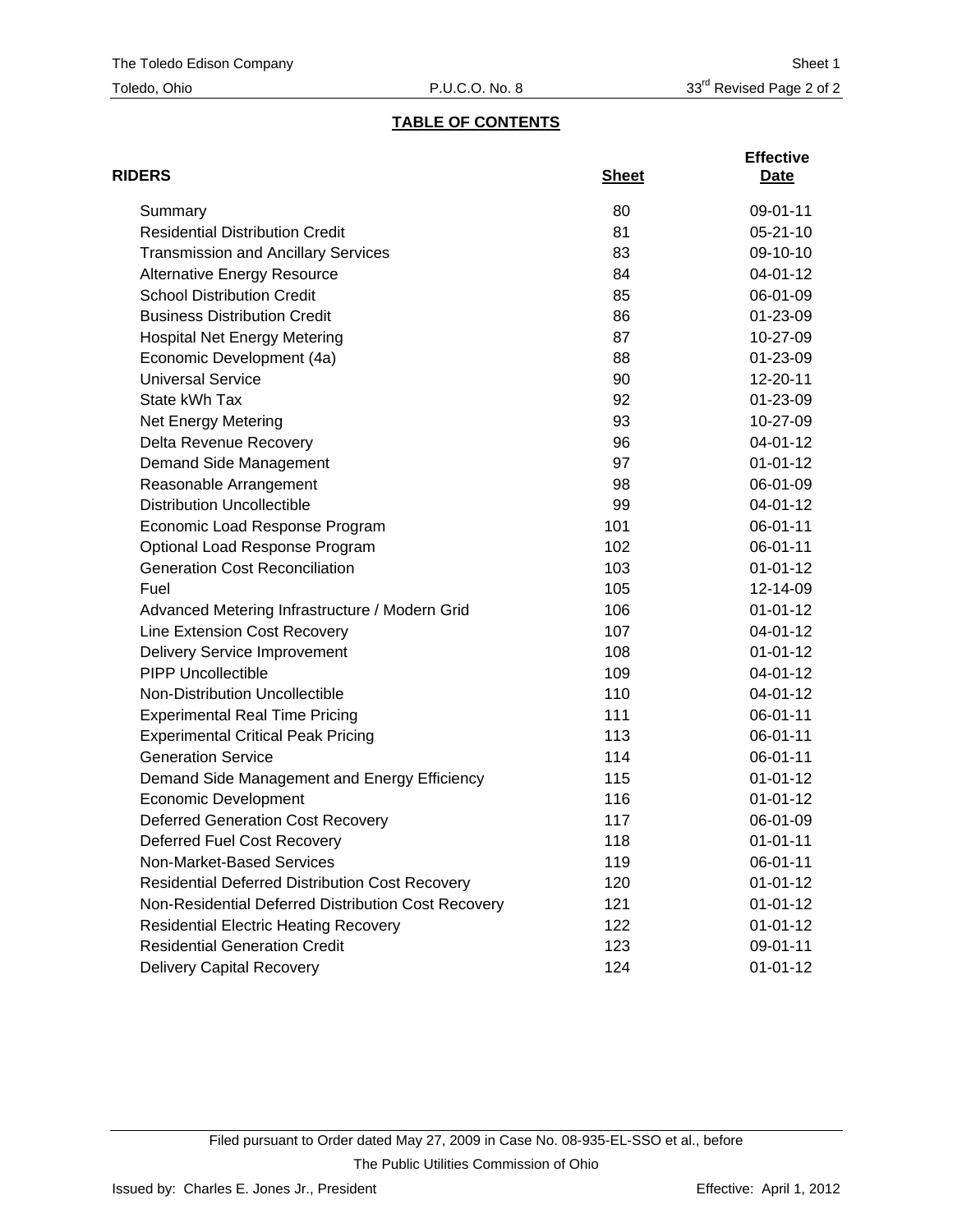## **RIDER AER Alternative Energy Resource Rider**

## **APPLICABILITY:**

Applicable to any customer that takes electric service under the Company's rate schedules. The Alternative Energy Resource Rider (AER) is not applied to customers during the period the customer takes electric generation service from a certified supplier. The following charges will apply, by rate schedule, effective for service rendered beginning April 1, 2012, for all kWhs per kWh:

## **RATE:**

| <b>RS</b>  | $0.2059$ ¢ |
|------------|------------|
| GS         | $0.2059$ ¢ |
| <b>GP</b>  | 0.1988c    |
| GSU        | 0.1932c    |
| GT         | 0.1930¢    |
| <b>STL</b> | $0.2059$ ¢ |
| <b>TRF</b> | $0.2059$ ¢ |
| <b>POL</b> | 0.2059c    |

## **PROVISIONS:**

The charges set forth in this Rider recover costs incurred by the Company associated with securing compliance with the alternative energy resource requirements in Section 4928.64, Revised Code. The costs initially deferred by the Company and subsequently fully recovered through this Rider will be all costs associated with securing compliance with the alternative energy resource requirements including, but not limited to, all Renewable Energy Credits costs, any reasonable costs of administering the request for proposal, and applicable carrying costs.

## **RIDER UPDATES:**

The charges contained in this Rider shall be updated and reconciled on a quarterly basis. No later than December 1st, March 1st, June 1st and September 1st of each year, the Company shall file with the PUCO a request for approval of the rider charges which, unless otherwise ordered by the PUCO, shall become effective on a service rendered basis on January 1st, April 1st, July 1st and October 1st of each year, beginning October 1, 2009.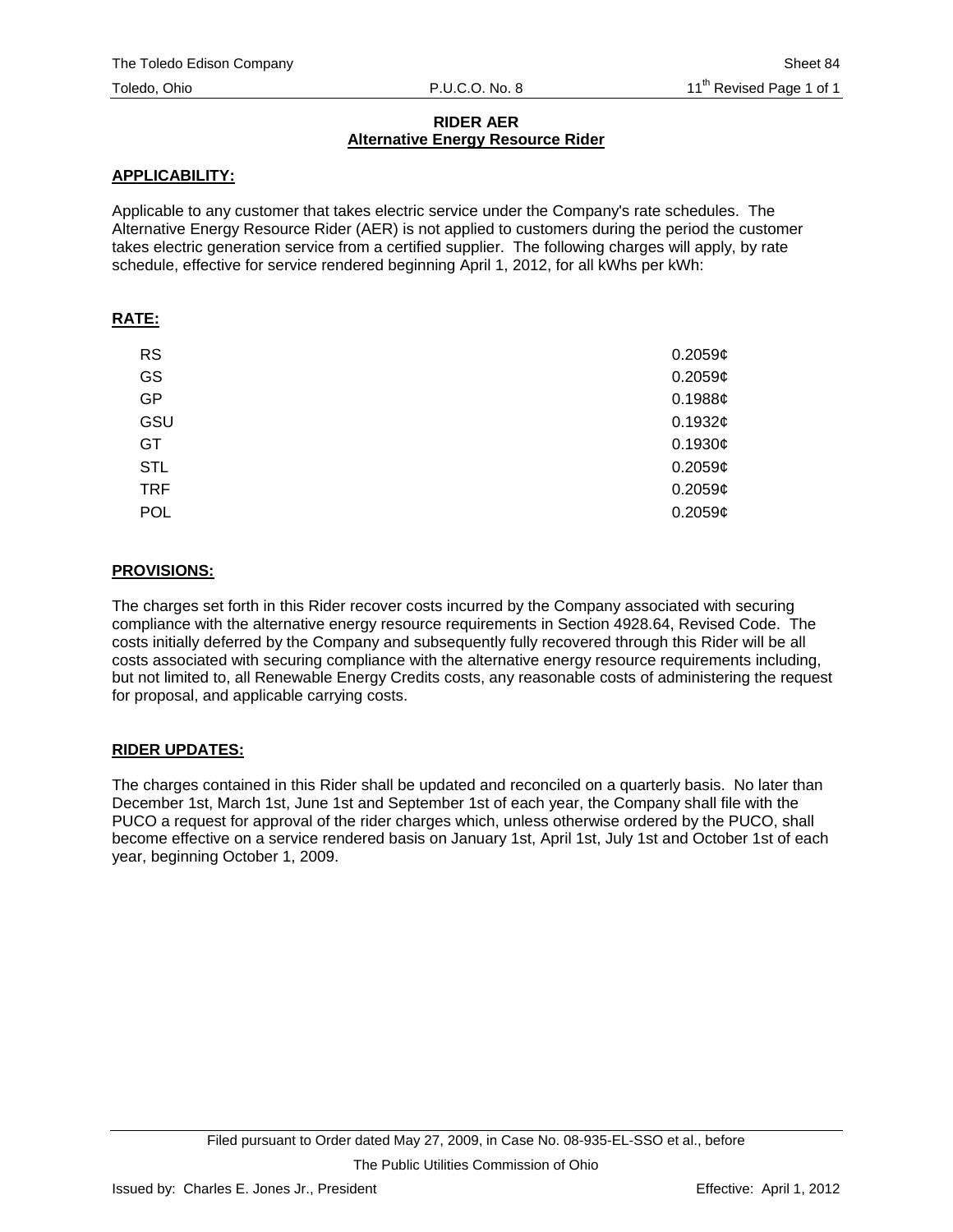#### **RIDER DRR Delta Revenue Recovery Rider**

#### **APPLICABILITY:**

Applicable to any customer receiving electric service under the Company's rate schedules or reasonable arrangement (special contract) approved by the Public Utilities Commission of Ohio. The Delta Revenue Recovery Rider (DRR) charge will apply, for all rate schedules, effective for service rendered beginning April 1, 2012, for all kWhs per kWh. This Rider is not avoidable for customers who take electric generation service from a certified supplier.

## **PURPOSE:**

The DRR charge recovers the difference in revenue ("delta revenue") between the application of rates in the otherwise applicable rate schedule and the result of any economic development schedule, energy efficiency schedule, reasonable arrangement, or governmental special contract approved by the Public Utilities Commission of Ohio on or after January 1, 2009.

#### **RATE:**

DRR charge 0.0000¢

## **RIDER UPDATES:**

The charges contained in this Rider shall be updated and reconciled on a quarterly basis. No later than December 1st, March 1st, June 1st and September 1st of each year, the Company will file with the PUCO a request for approval of the rider charges which, unless otherwise ordered by the PUCO, shall become effective on a service rendered basis on January 1st, April 1st, July 1st and October 1st of each year, beginning October 1, 2009.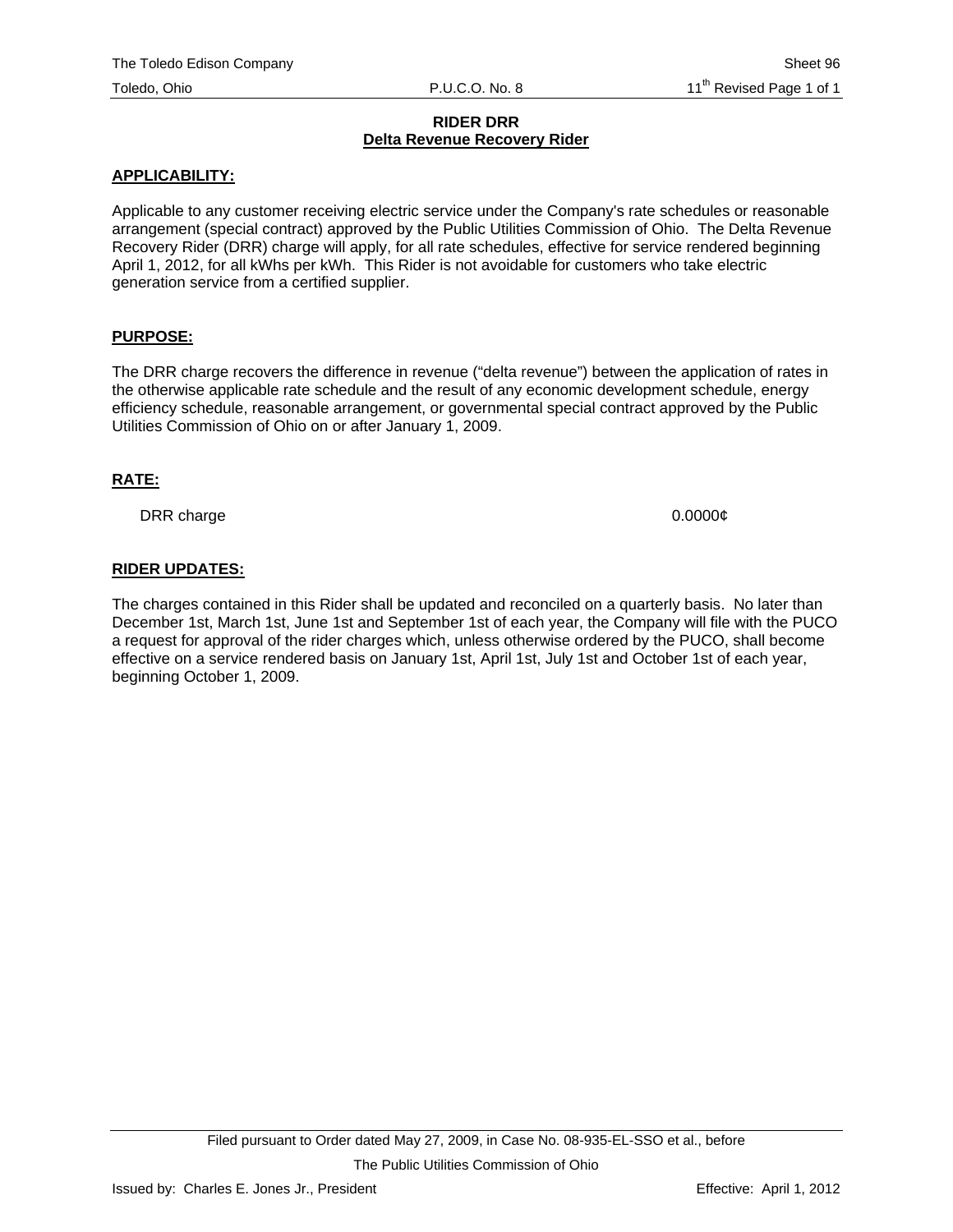#### **RIDER DUN Distribution Uncollectible Rider**

#### **APPLICABILITY:**

Applicable to any customer who receives electric service under the Company's rate schedules. The Distribution Uncollectible Rider (DUN) charge will apply, for all rate schedules, effective for service rendered beginning April 1, 2012, for all kWhs per kWh. This Rider is not avoidable for customers during the period the customer takes electric generation service from a certified supplier.

## **RATE:**

DUN charge 0.0180¢

#### **RIDER UPDATES:**

The charges contained in this Rider shall be updated and reconciled on a quarterly basis. No later than December 1st, March 1st, June 1st and September 1st of each year, the Company shall file with the PUCO a request for approval of the rider charges which, unless otherwise ordered by the PUCO, shall become effective on a service rendered basis on January 1st, April 1st, July 1st and October 1st of each year.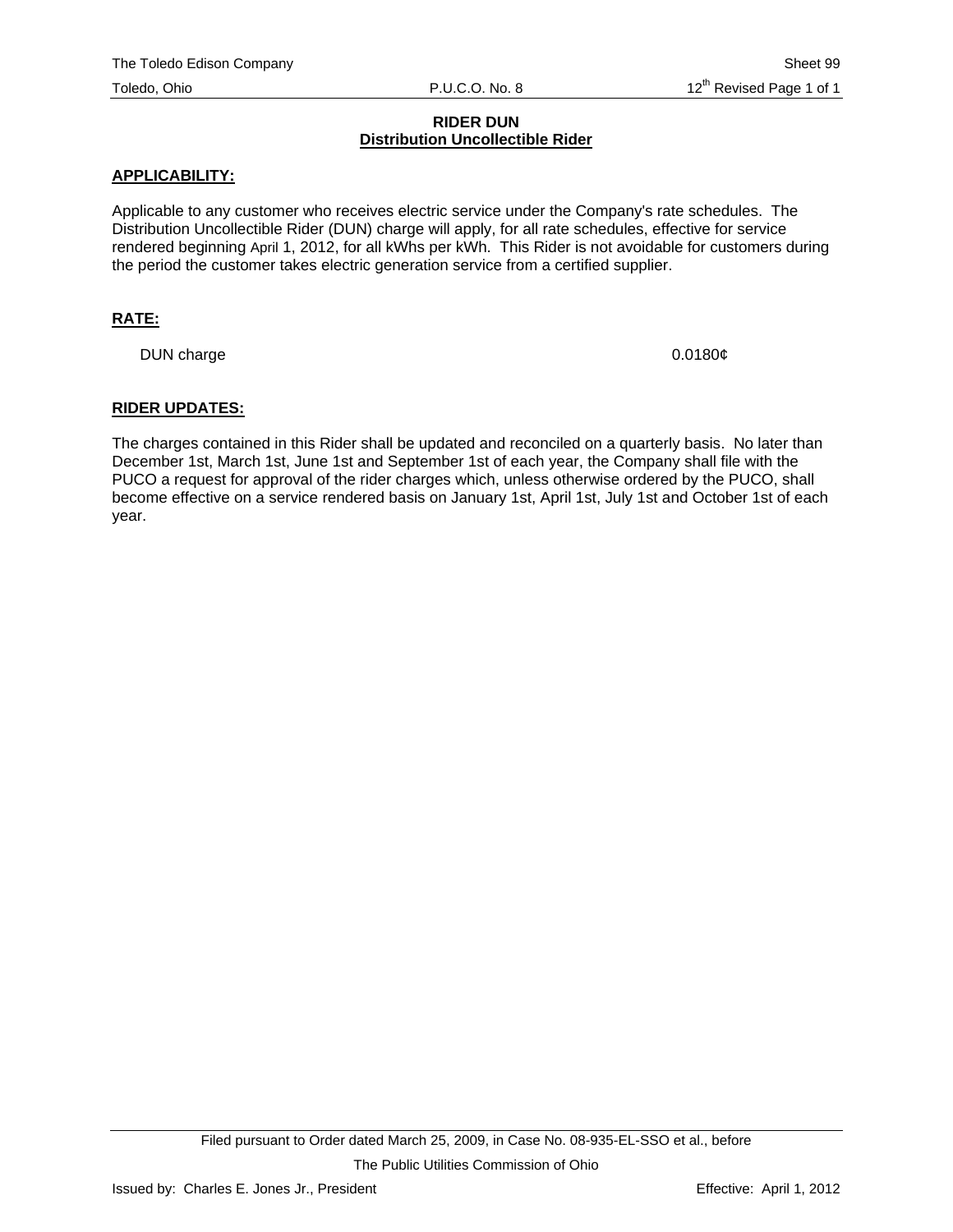## **RIDER LEX Line Extension Cost Recovery Rider**

## **APPLICABILITY:**

Applicable to any customer receiving electric service under the Company's rate schedules. The Line Extension Cost Recovery Rider (LEX) charge will apply for all rate schedules, on a service rendered basis, for all kWhs per kWh. This Rider is not avoidable for customers who take electric generation service from a certified supplier.

## **RATE:**

LEX charge  $0.0009\ell$ 

## **RIDER UPDATES:**

The charges contained in this Rider shall be updated and reconciled on a quarterly basis beginning December 1, 2011, and thereafter no later than December 1st, March 1st, June 1st and September 1st of each year, the Company will file with the PUCO a request for approval of the Rider charges which, unless otherwise ordered by the PUCO, shall become effective on a service rendered basis on January 1st, April 1st, July 1st and October 1st of each year.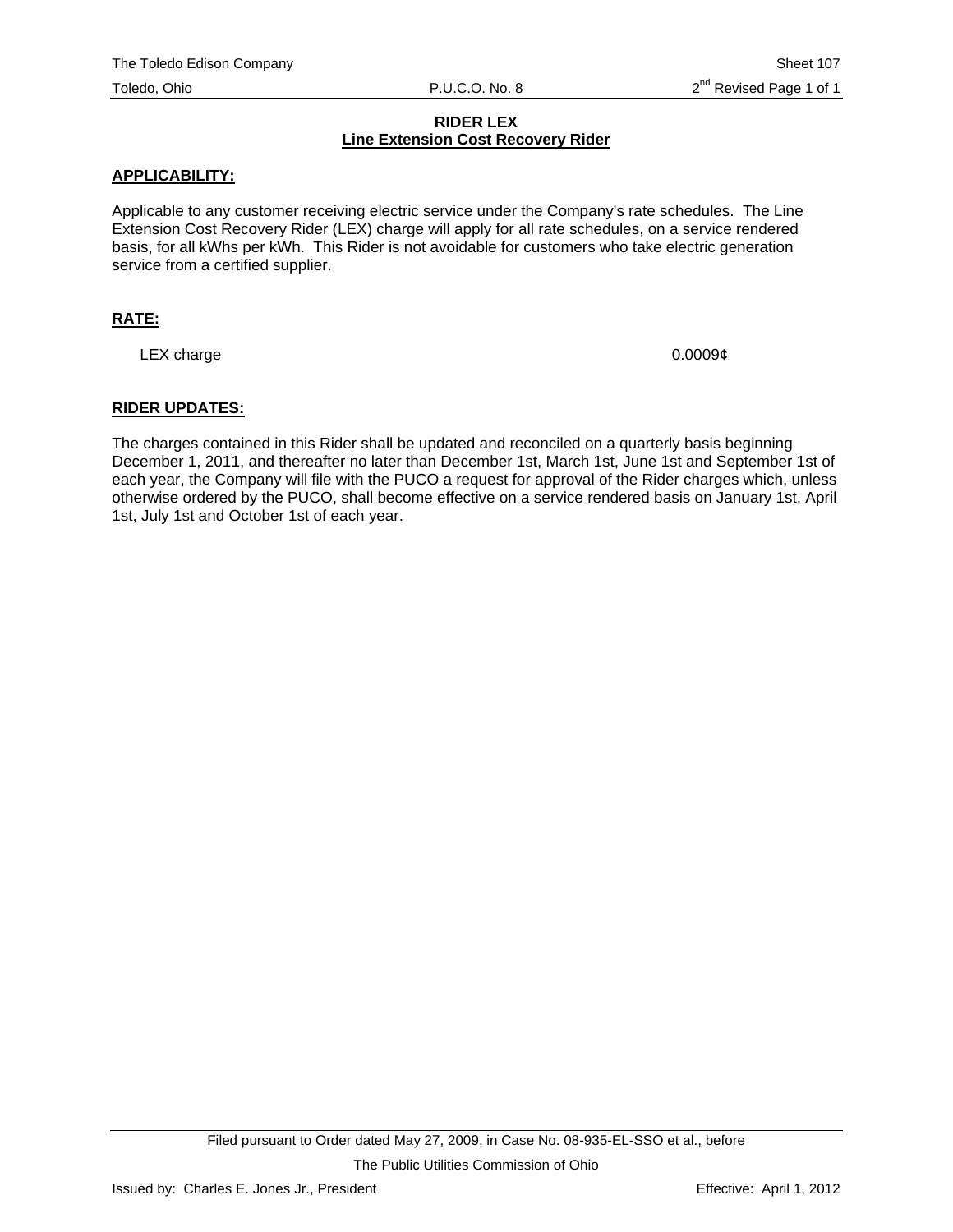#### **RIDER PUR PIPP Uncollectible Rider**

## **APPLICABILITY:**

Applicable to any customer who receives electric service under the Company's rate schedules. The PIPP Uncollectible Rider (PUR) charge will apply, for all rate schedules, effective for service rendered beginning April 1, 2012, for all kWhs per kWh. This Rider is not avoidable for customers during the period the customer takes electric generation service from a certified supplier. This Rider recovers uncollectible expense associated with PIPP customers to the extent such expense is incurred by the Company and is not recovered elsewhere.

## **RATE:**

PUR charge  $0.0073¢$ 

## **RIDER UPDATES:**

The charges contained in this Rider shall be updated and reconciled on a quarterly basis. No later than December 1st, March 1st, June 1st and September 1st of each year, the Company shall file with the PUCO a request for approval of the rider charges which, unless otherwise ordered by the PUCO, shall become effective on a service rendered basis on January 1st, April 1st, July 1st and October 1st of each year.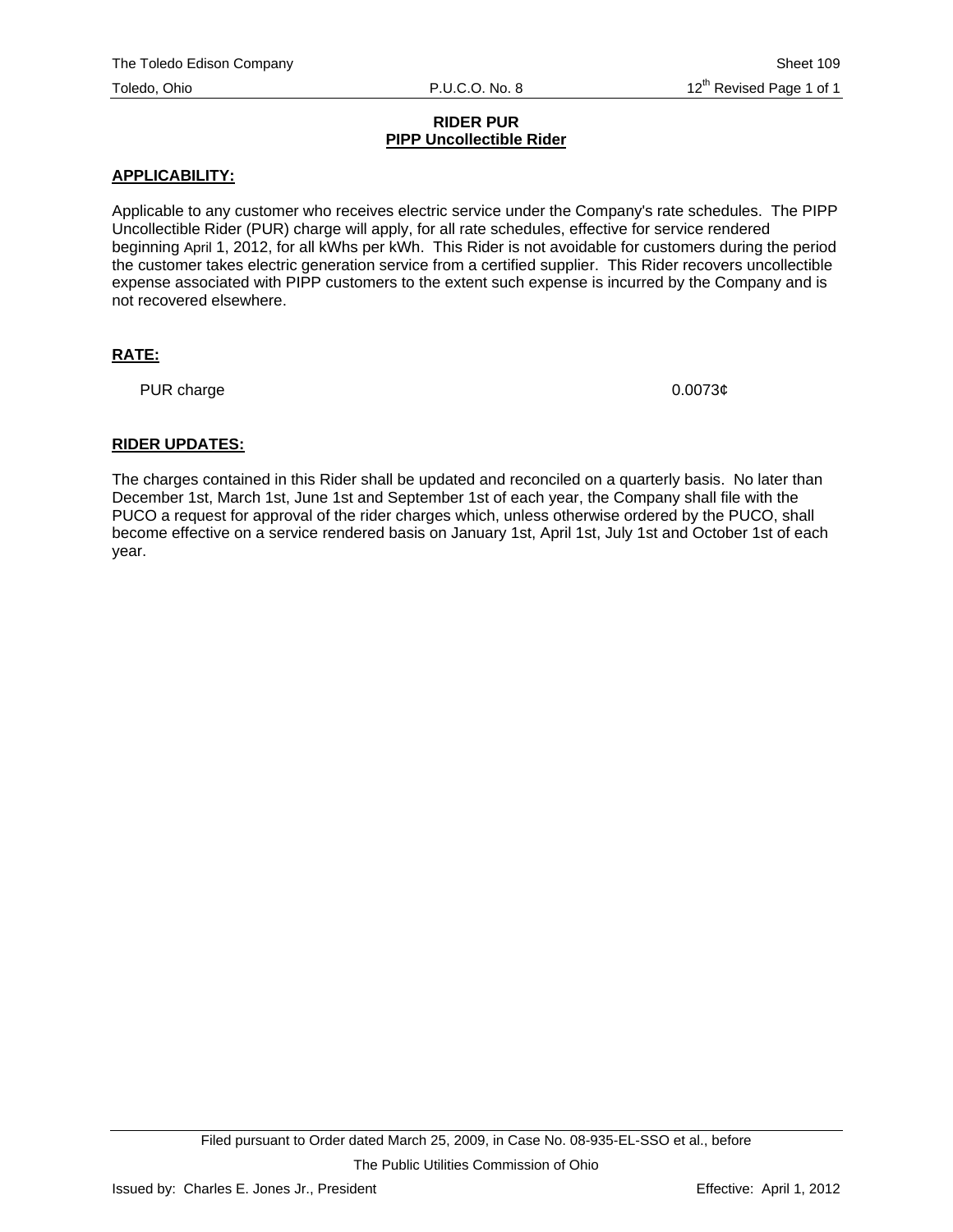#### **RIDER NDU Non-Distribution Uncollectible Rider**

#### **APPLICABILITY:**

Applicable to any customer who receives electric service under the Company's rate schedules. The Non-Distribution Uncollectible Rider (NDU) charge / (credit) will apply, for all rate schedules, effective for service rendered beginning April 1, 2012, for all kWhs per kWh. This Rider is not applied to customers during the period the customer takes electric generation service from a certified supplier.

## **RATE:**

NDU charge / (credit)  $(0.0372)\varrho$ 

#### **RIDER UPDATES:**

The charges / credits contained in this Rider shall be updated and reconciled on a quarterly basis. No later than December 1st, March 1st, June 1st and September 1st of each year, the Company shall file with the PUCO a request for approval of the rider charges / credits which, unless otherwise ordered by the PUCO, shall become effective on a service rendered basis on January 1st, April 1st, July 1st and October 1st of each year.